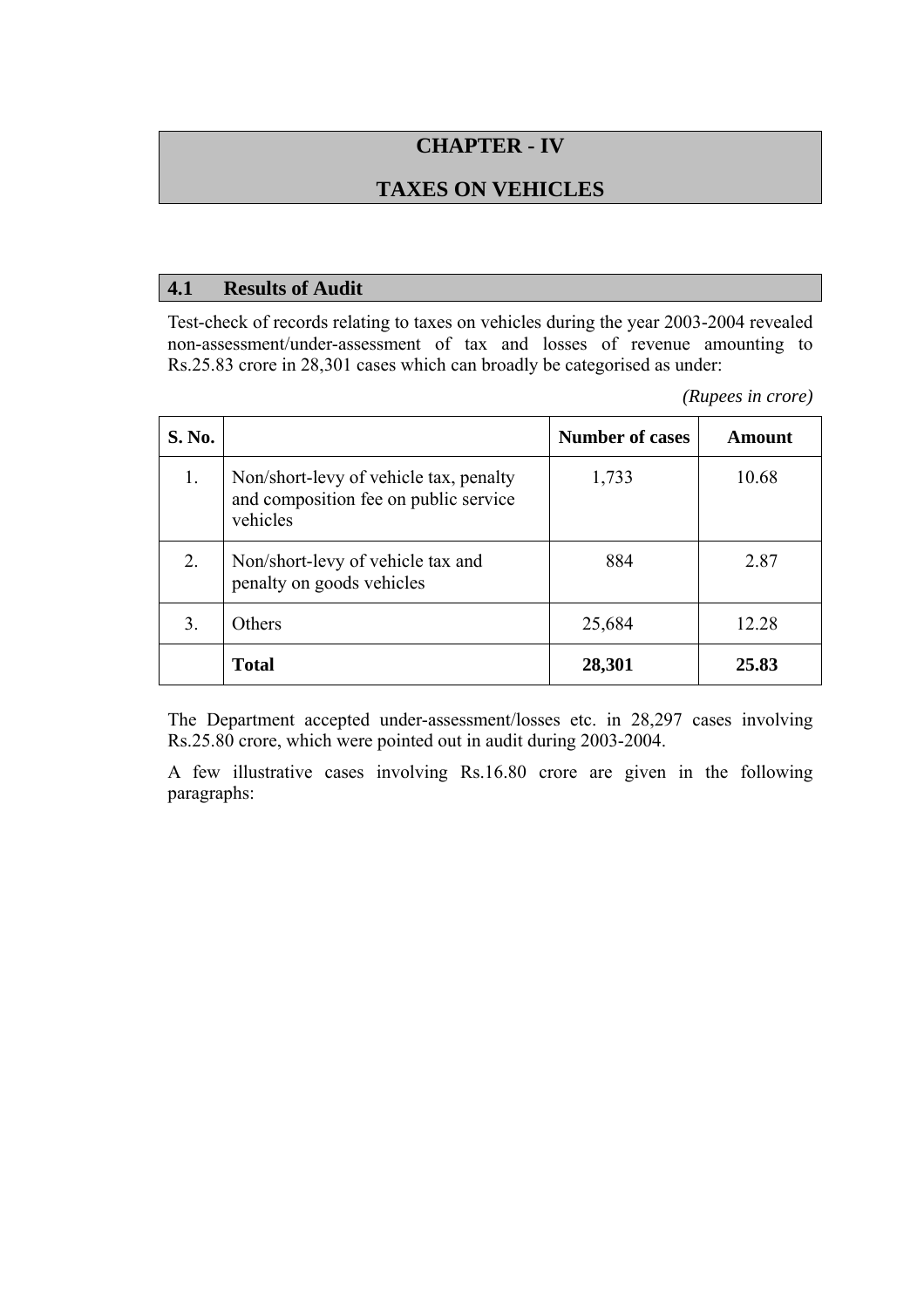### **4.2 Working of National Permit Scheme and Taxes on All India Tourist Permit Vehicles**

# *4.2.1 Introduction*

National Permit Scheme was introduced in December 1975 by the Government of India under the provisions of the Motor Vehicles Act (MV Act), 1988 with a view to promote nationwide smooth operation of goods carriage by road to achieve the economic development of the country through long distance transportation by road. Under the scheme, States and Union Territories are authorised to grant national permits to the owners of public carriers for carriage of goods throughout the country or in such contiguous States not being less than four in number including home State. According to the provisions of the Central Motor Vehicles Rules, 1989 a tourist permit is granted to a tourist vehicle subject to fulfilment of specified conditions, with a view that service has to be maintained regularly to provide un-interrupted transport facility to the public.

 $\mathcal{L}_\text{max} = \frac{1}{2} \sum_{i=1}^n \mathcal{L}_\text{max} = \frac{1}{2} \sum_{i=1}^n \mathcal{L}_\text{max} = \frac{1}{2} \sum_{i=1}^n \mathcal{L}_\text{max} = \frac{1}{2} \sum_{i=1}^n \mathcal{L}_\text{max} = \frac{1}{2} \sum_{i=1}^n \mathcal{L}_\text{max} = \frac{1}{2} \sum_{i=1}^n \mathcal{L}_\text{max} = \frac{1}{2} \sum_{i=1}^n \mathcal{L}_\text{max} = \frac{1}{2} \sum_{i=$ 

The intending operators are required to pay the prescribed permit fee and authorisation fee to the home State in addition to the taxes levied for issue of National/Tourist permit. A composite tax is also, required to be paid by an operator in advance for each year at one time or in two equal six monthly instalments at the time of grant of authorisation to respective State/Union Territory in lieu of permission to operate their vehicles. Taxes and fees are to be correctly levied and realised on due date under National Permit Scheme and All India Tourist Permit, in accordance with the provisions of Acts/Rules and instructions issued by the Transport Commissioner. The records of Transport Department were test-checked.

# *4.2.2 Deposit of bank drafts in the Government Account*

To guard against the non-accountal, delay in accounting/encashment and revalidation of bank drafts received from other States under National Permit Scheme, the Transport Commissioner (TC) issued (July 1992) instructions to the tax officer to ensure prompt deposit and credit of Bank drafts in the Government account and revalidate time barred bank drafts.

Test-check of records of the office of T.C. revealed that 17,189 bank drafts valued at Rs.6.83 crore were deposited late either by the Tax Officer or were credited late by the banks and the delay ranged from one to 11 months between April 1998 and August 2000. As a result, the Government was deprived of interest of Rs.12.08 lakh calculated at the minimum saving bank rate of four per cent per annum.

● 3,374 bank drafts valued at Rs.84 lakh received from other States were returned to the concerned States for revalidation between November 1998 and March 2002, but the bank drafts returned were not received back. Failure of the Tax Officer in getting/crediting the bank drafts immediately after their receipts within the validity period, resulted in non-realisation of Government revenue of Rs.84 lakh.

After this was pointed out in audit in July 2003, the TC stated that reply would be furnished after examination of the cases. Further report on action taken had not been received (May 2005).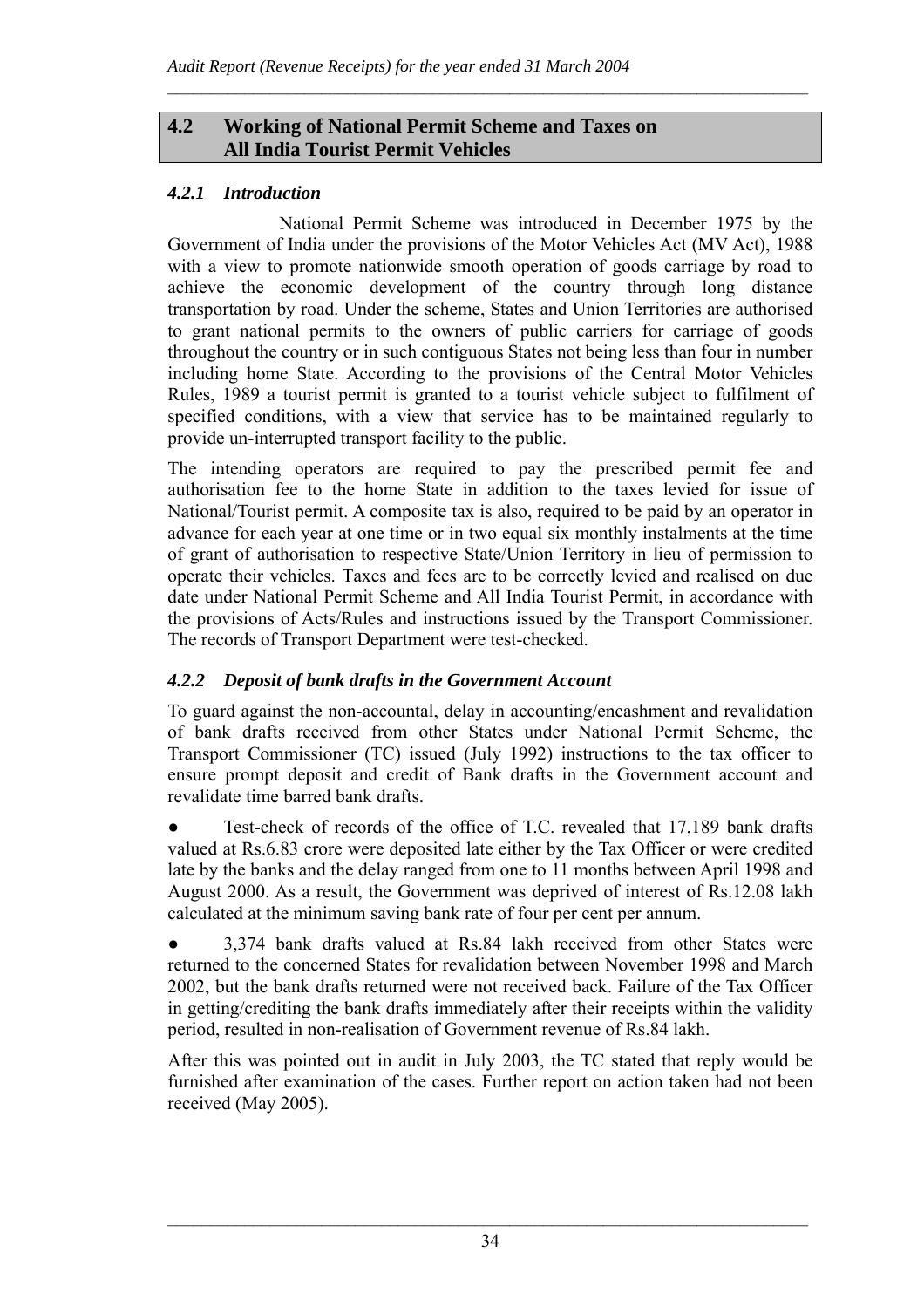(*Rupees in lakh*)

### *4.2.3 Non-conduct of periodical reconciliation with treasury records*

As per provision in the Madhya Pradesh Financial Code and instructions issued by the Transport Commissioner (July 1992), bank drafts received from other States on account of National Permit Scheme were to be remitted into the bank accompanied by a challan with instructions to credit the amount into Government account. In order to ensure that the amount has actually been credited into Government accounts, a periodical reconciliation of credit with treasury records has to be carried out.

 $\mathcal{L}_\text{max} = \frac{1}{2} \sum_{i=1}^n \mathcal{L}_\text{max} = \frac{1}{2} \sum_{i=1}^n \mathcal{L}_\text{max} = \frac{1}{2} \sum_{i=1}^n \mathcal{L}_\text{max} = \frac{1}{2} \sum_{i=1}^n \mathcal{L}_\text{max} = \frac{1}{2} \sum_{i=1}^n \mathcal{L}_\text{max} = \frac{1}{2} \sum_{i=1}^n \mathcal{L}_\text{max} = \frac{1}{2} \sum_{i=1}^n \mathcal{L}_\text{max} = \frac{1}{2} \sum_{i=$ 

Test-check of records of the Transport Commissioner Office revealed in July 2003 that the Department had neither carried out periodical reconciliation of credit with treasury records nor taken follow up action to ensure that 8,422 bank drafts amounting to Rs.3.42 crore had been credited into Government accounts between 1998-99 and 2002-2003. As a result Government revenue of Rs.3.42 crore remained uncredited/un-realised for the period ranging from one to five years. The year wise position was as under:

|        |           |                                                 | (Rupees in lakh) |
|--------|-----------|-------------------------------------------------|------------------|
| S. No. | Year      | No. of bank drafts not<br>credited/not realised | Amount           |
|        | 1998-1999 | 555                                             | 13.58            |
| 2.     | 1999-2000 | 5,518                                           | 215.46           |
| 3.     | 2000-2001 | 259                                             | 10.43            |
| 4.     | 2001-2002 | 46                                              | 1.51             |
| 5.     | 2002-2003 | 2,044                                           | 100.93           |
|        | Total     | 8,422                                           | 341.91           |

Non-observance of the codal provisions and instructions issued by the Transport Commissioner resulted in non-realisation of revenue of Rs.3.42 crore.

After this was pointed out in audit, the Department stated in July 2003 that reply would be furnished after examination of the cases. Further progress had not been received (May 2005).

#### *4.2.4 Non-levy/short-levy of vehicle tax and penalty on public service vehicles plying on All India Tourist Permits.*

According to the Madhya Pradesh *Motoryan Karadhan Adhiniyam,* (MPMKA), 1991, a tax shall be levied on every motor vehicle used or kept for use as a contract carriage<sup>1</sup> in the State at the rate specified. If the tax due was not paid within the specified time, the owner shall be liable to pay a penalty at the prescribed rates.

 $\bullet$  Test-check of records of four RTOs<sup>2</sup>, ARTOs, Guna and Seoni and DTO, Balaghat revealed that vehicle tax of Rs.78.55 lakh and penalty of Rs.1.45 crore in respect of 24 contract carriages plying on All India Tourist Permits for the period between April 1998 and March 2003 was neither paid by the vehicle owners nor

 $\overline{I}$ *<sup>1</sup> "Contract Carriage" means a motor vehicle which carries a passenger or passengers for hire or reward and is engaged under a contract whether expressed or implied, for the use of such vehicle as a whole for the carriage of passengers mentioned therein and entered into by a person with a holder of permit in relation to such vehicle or any person authorised by him in this behalf on a fixed or an agreed rate or sum.* 

*<sup>2</sup> RTO-Bhopal, Indore, Jabalpur and Sagar*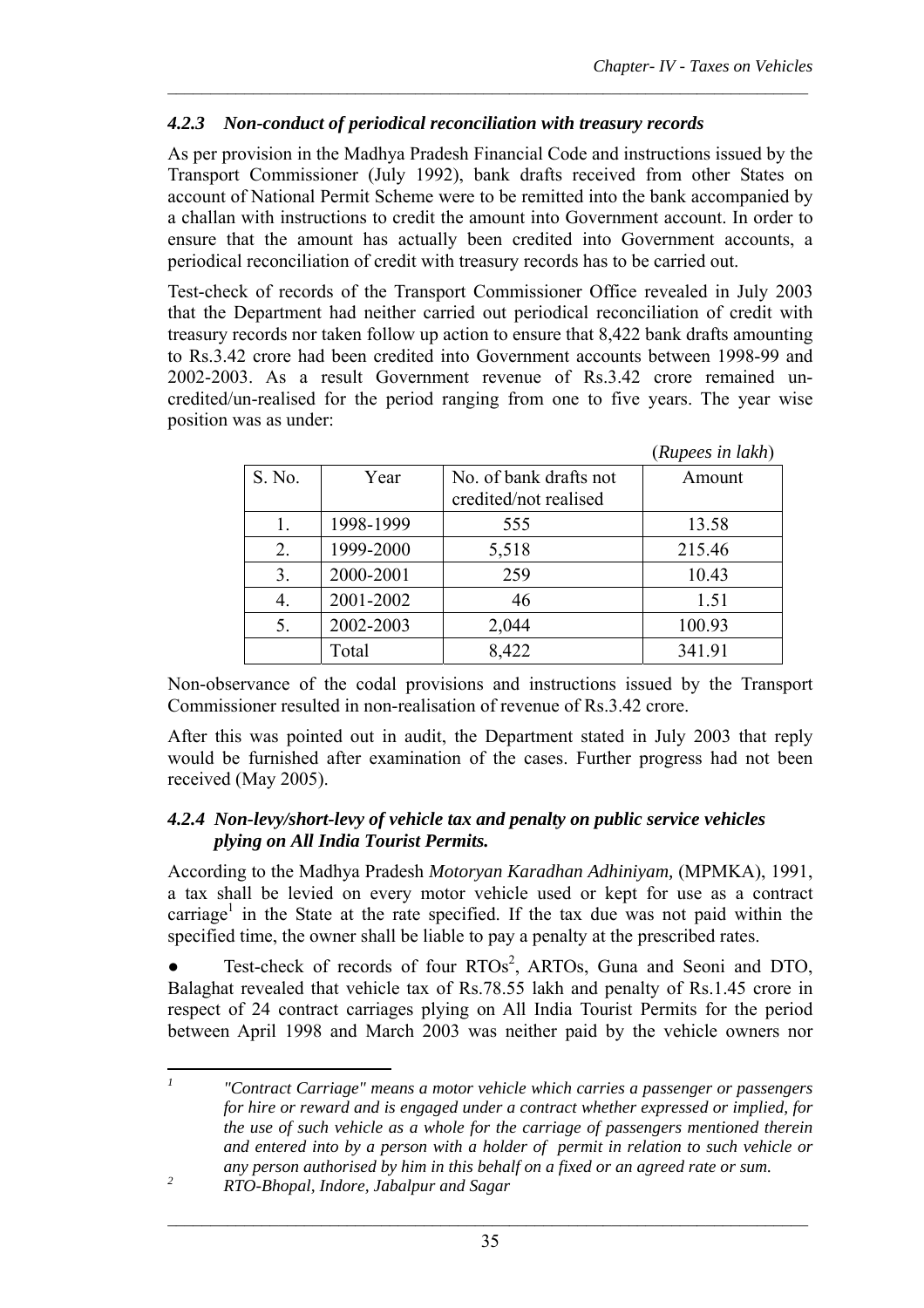demanded/recovered by the Taxation Authorities. This resulted in non-levy of vehicle tax of Rs.78.55 lakh. In addition, penalty of Rs.1.45 crore was also leviable.

 $\mathcal{L}_\text{max} = \frac{1}{2} \sum_{i=1}^n \mathcal{L}_\text{max} = \frac{1}{2} \sum_{i=1}^n \mathcal{L}_\text{max} = \frac{1}{2} \sum_{i=1}^n \mathcal{L}_\text{max} = \frac{1}{2} \sum_{i=1}^n \mathcal{L}_\text{max} = \frac{1}{2} \sum_{i=1}^n \mathcal{L}_\text{max} = \frac{1}{2} \sum_{i=1}^n \mathcal{L}_\text{max} = \frac{1}{2} \sum_{i=1}^n \mathcal{L}_\text{max} = \frac{1}{2} \sum_{i=$ 

After this was pointed out in audit between May 2003 and April 2004, the Regional Transport Officer, Sagar stated that demand notices have been issued. Reply from other Transport Officers had not been received (May 2005).

Test-check of records of the RTO Bhopal, Indore and DTO, Shivpuri revealed between October 2003 and April 2004 that vehicle tax for the period from May 1999 to March 2003 in respect of six contract carriages plying on All India Tourist Permit was levied at lesser rate. This resulted in short-realisation of tax of Rs.7.20 lakh. Besides, a penalty of Rs.13.03 lakh for short-payment of tax though leviable was not levied.

After this was pointed out in audit between October 2003 and April 2004, the RTOs Bhopal, Indore and DTO, Shivpuri stated that action would be taken after examination of the cases. Further progress of action taken had not been received (May 2005).

# *4.2.5 Non-levy/non-realisation of composition fee*

The Central Motor Vehicles Rules, 1989 requires every holder of an All India Tourist Permit to submit a quarterly return, indicating the name and residential particulars of self/hirer as well as driver and registration mark of vehicle, along with the particulars of starting and destination points, with the journey time at both ends. Failure to submit the same, renders the permit liable for cancellation/ suspension or compoundable for levy of composition fee at the rate of Rs.500/1,000 per quarter.

Test-check of records of All India Tourist Permits maintained in the office of the Transport Commissioner in July 2003 revealed that holders of 215 All India Tourist Permits had failed to furnish 1,904 quarterly returns for the period between April 1998 and March 2003. Neither any action to cancel or suspend the permits was taken nor composition fee of Rs.12.44 lakh was levied on the defaulting permit holders by the Department.

After this was pointed out in audit in July 2003, the Department stated that recovery would be made from the defaulting vehicle owners. Further progress of recovery had not been received (May 2005).

# *4.2.6 Loss of revenue due to assignment of sleepers in deluxe buses*

According to the provisions of the MPMKA, 1991 and *Niyam*, 1991 thereunder, a tax shall be levied on every deluxe bus with reference to seats assigned to it. Rule 128 (10) of the Central Motor Vehicles Rules, 1989 specify the arrangement of seating capacity, lay out, wheel base etc. in respect of deluxe buses. There is no provision for assignment of sleepers in deluxe buses in the rules.

Test-check of records of RTOs, Bhopal and Indore revealed that seven deluxe buses of 205"/210" wheel base were assigned 20 sleeper + 8 to 10 seats instead of 35 seats as compared to other buses of 205" wheel base and hence, Government suffered a loss of revenue of Rs.7.91 lakh during the period May 2001 to March 2003.

After this was pointed out in audit between November 2003 and March 2004, the RTO, Bhopal stated in November 2003 that action for recovery would be taken after examination of the cases, where as RTO, Indore stated that the sleepers were assigned

 $\mathcal{L}_\text{max}$  and  $\mathcal{L}_\text{max}$  and  $\mathcal{L}_\text{max}$  and  $\mathcal{L}_\text{max}$  and  $\mathcal{L}_\text{max}$  and  $\mathcal{L}_\text{max}$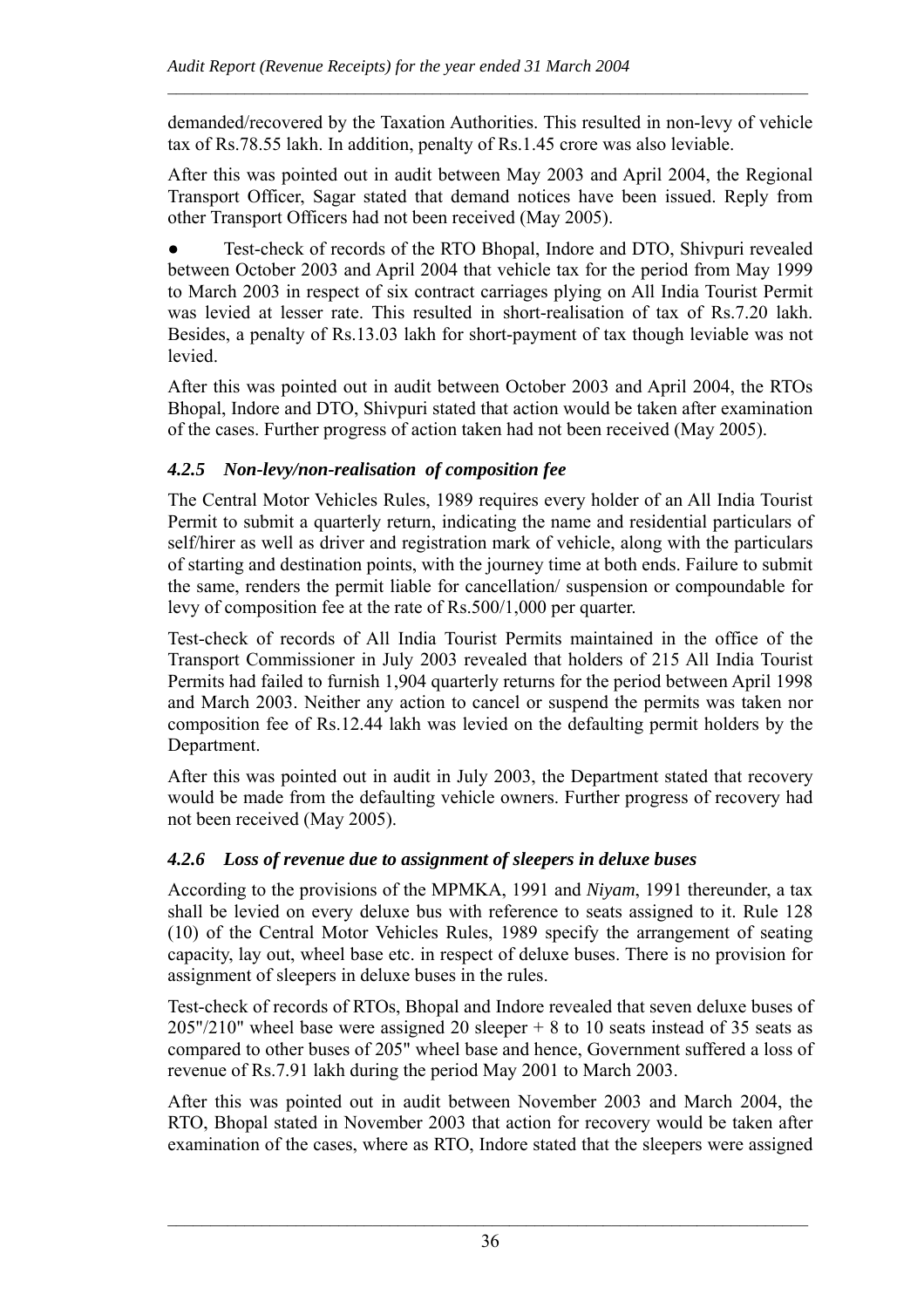as per directions issued by the higher authority. The reply is not tenable, as there is no provision for assignment of sleeper in deluxe bus in the rules.

 $\mathcal{L}_\text{max} = \frac{1}{2} \sum_{i=1}^n \mathcal{L}_\text{max} = \frac{1}{2} \sum_{i=1}^n \mathcal{L}_\text{max} = \frac{1}{2} \sum_{i=1}^n \mathcal{L}_\text{max} = \frac{1}{2} \sum_{i=1}^n \mathcal{L}_\text{max} = \frac{1}{2} \sum_{i=1}^n \mathcal{L}_\text{max} = \frac{1}{2} \sum_{i=1}^n \mathcal{L}_\text{max} = \frac{1}{2} \sum_{i=1}^n \mathcal{L}_\text{max} = \frac{1}{2} \sum_{i=$ 

The matter was reported to the Government between August 2003 and April 2004; their reply had not been received (May 2005).

## **4.3 Non-levy/recovery of vehicle tax and penalty on vehicles**

Under the MPMKA, 1991 read with *Niyam*, 1991 made thereunder, a tax shall be levied on every motor vehicle used or kept for use in the state at the rate specified. If the owner fails to pay the tax due, he shall in addition to the tax due, be liable to pay a penalty at the rate of one-third of the unpaid amount of tax for the default of each month or part thereof but not exceeding twice the unpaid amount of tax. The rate of penalty has been revised on percentage basis vide Government notification dated February 2003.

Test-check of records of 18 Transport Offices between August 2002 and February 2004 revealed that neither vehicle tax and penalty was paid by the owners of 1,334 vehicles nor was it demanded by the Taxation Authority between April 1999 and March 2003. This resulted in non-realisation of revenue of Rs.3.68 crore together with penalty of Rs.5.31 crore as detailed below -

 *(Rupees in crore)*

|                  |                                                                                                                             |                                                          |                             | $(2.00)$ events of $(0.00)$ |         |       |
|------------------|-----------------------------------------------------------------------------------------------------------------------------|----------------------------------------------------------|-----------------------------|-----------------------------|---------|-------|
| S1.<br>No.       | Name of offices                                                                                                             | Number/category of<br>vehicle                            | Period                      | Tax                         | Penalty | Total |
| 1.               | 5 Regional Transport<br>Offices <sup>3</sup> (RTO's)<br>6 Additional Regional<br>Transport offices <sup>4</sup><br>(ARTO's) | 334 Reserve<br>Spare<br><sub>or</sub><br>stage carriages | April 1999 to<br>March 2003 | 1.63                        | 2.25    | 3.88  |
|                  | 6 District Transport<br>offices <sup>5</sup> (DTO's)                                                                        |                                                          |                             |                             |         |       |
| 2.               | 5 RTO's <sup>3</sup><br>5 ARTO's $^6$<br>$6$ DTO's <sup>5</sup>                                                             | 146<br>Public<br>Service<br>Vehicles plying on Permit    | April 1999 to<br>March 2003 | 1.05                        | 1.40    | 2.45  |
| 3.               | 5 RTO's <sup>3</sup><br>$7$ ARTO's <sup>7</sup><br>$6$ DTO's <sup>5</sup>                                                   | 711 Goods Carriages                                      | April 1999 to<br>March 2003 | 0.92                        | 1.52    | 2.44  |
| $\overline{4}$ . | 3 RTO's <sup>8</sup><br>4 ARTO's <sup>9</sup><br>$2$ $\mathrm{DTO's}^{10}$                                                  | 143 Omni buses <sup>11</sup>                             | April 1999 to<br>March 2003 | 0.08                        | 0.14    | 0.22  |
|                  | 18 Units                                                                                                                    | 1334                                                     |                             | 3.68                        | 5.31    | 8.99  |

 *3 Bhopal, Morena, Rewa, Sagar and Ujjain*

*4 Chhatarpur, Guna, Khandwa, Khargone, Mandsaur and Shahdol* 

*5 Balaghat, Datia, Mandla, Rajgarh, Shajapur and Shivpuri* 

*6 Guna, Khandwa, Khargone, Mandsaur and Shahdol* 

*7 Chhatarpur, Guna, Katni, Khandwa, Khargone, Mandsaur and Shahdol* 

*8 Bhopal, Morena and Rewa*

*10 Mandla and Shajapur* 

*<sup>9</sup> Chhatarpur, Guna, Khargone and Shahdol* 

*Omni bus means any motor vehicle constructed or adapted to carry more than six persons excluding the driver*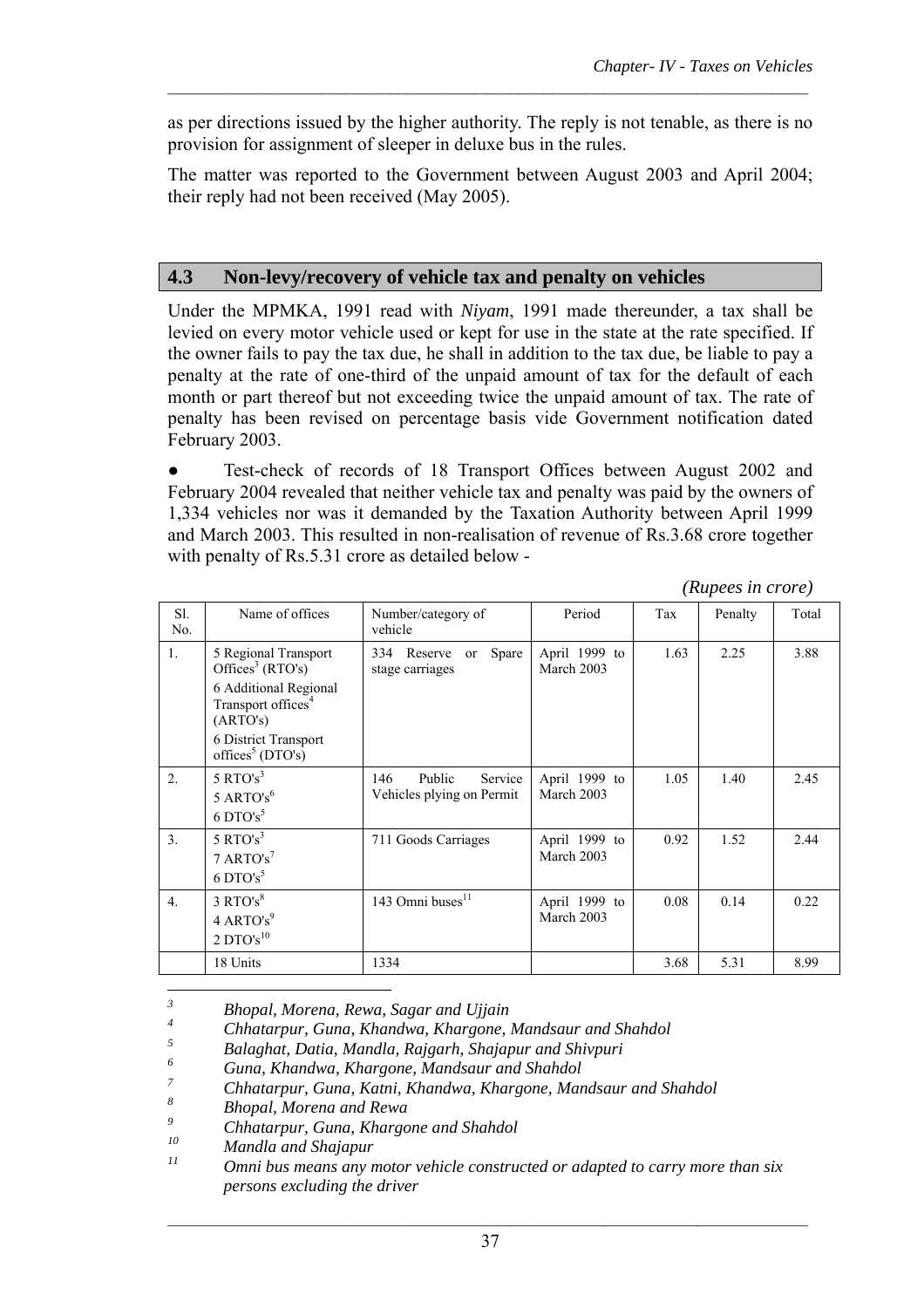After this was pointed out in audit, the Department stated between August 2002 and February 2004 that action for recovery would be taken after examination of records. Further reply had not been received (May 2005).

 $\mathcal{L}_\text{max} = \frac{1}{2} \sum_{i=1}^n \mathcal{L}_\text{max} = \frac{1}{2} \sum_{i=1}^n \mathcal{L}_\text{max} = \frac{1}{2} \sum_{i=1}^n \mathcal{L}_\text{max} = \frac{1}{2} \sum_{i=1}^n \mathcal{L}_\text{max} = \frac{1}{2} \sum_{i=1}^n \mathcal{L}_\text{max} = \frac{1}{2} \sum_{i=1}^n \mathcal{L}_\text{max} = \frac{1}{2} \sum_{i=1}^n \mathcal{L}_\text{max} = \frac{1}{2} \sum_{i=$ 

The matter was reported to the Government between December 2002 and April 2004; their reply had not been received (May 2005).

• Test-check of records of four  $RTOs^{12}$  and five  $ARTOs^{13}$  revealed between August 2002 and January 2004 that vehicle tax in respect of 73 public service vehicles/private service vehicles during the period between April 1999 and March 2003 was paid late by one to 30 months. Neither penalty at the prescribed rates for late payment was levied nor recovered by the Taxation Authorities. Failure of the Taxation Authorities resulted in non-levy and recovery of penalty of Rs.12.00 lakh.

After this was pointed out in audit between August 2002 and January 2004, the Department stated that action for recovery would be taken after examination of the cases. Further progress of action taken had not been received (May 2005).

The matter was reported to the Government between December 2002 and February 2004; their reply had not been received (May 2005).

### **4.4 Short-recovery of vehicle tax and penalty**

According to MPMKA and *Niyam* 1991, tax on every public service vehicle shall be levied at the rates specified in the First Schedule. The rate of tax on contract carriage is higher as compared to private service vehicles.

**4.4.1** Test-check of records of the RTO, Morena, ARTO, Khandwa and Shahdol revealed between July and September 2003 that the owners of 22 public service vehicles paid the tax at lesser rates between April 1999 and March 2003. This resulted in short-realisation of revenue of Rs.4.01 lakh. Taxation Authority also failed to detect short-recovery of tax. Consequently, penalty of Rs.7.27 lakh though leviable was not levied.

**4.4.2** Test-check of records of RTO, Rewa revealed in April 2003 that 27 contract carriage permits were issued to four public service vehicles during the period between February 2001 and March 2003, but the tax was paid at the lower rate applicable to the private service vehicles. Thus, failure of the Taxation Authority resulted in shortlevy of vehicle tax of Rs.7.46 lakh and penalty of Rs.9.87 lakh.

After this was pointed out in audit between April and September 2003, the Department stated between April and September 2003 that action for recovery would be taken after examination of the cases. Further progress of action taken was awaited (May 2005).

The matter was reported to the Government between August and December 2003; their reply had not been received (May 2005).

 $12$ *12 Bhopal, Morena, Rewa and Ujjain* 

*<sup>13</sup> Chhatarpur, Guna, Katni, Khandwa and Khargone*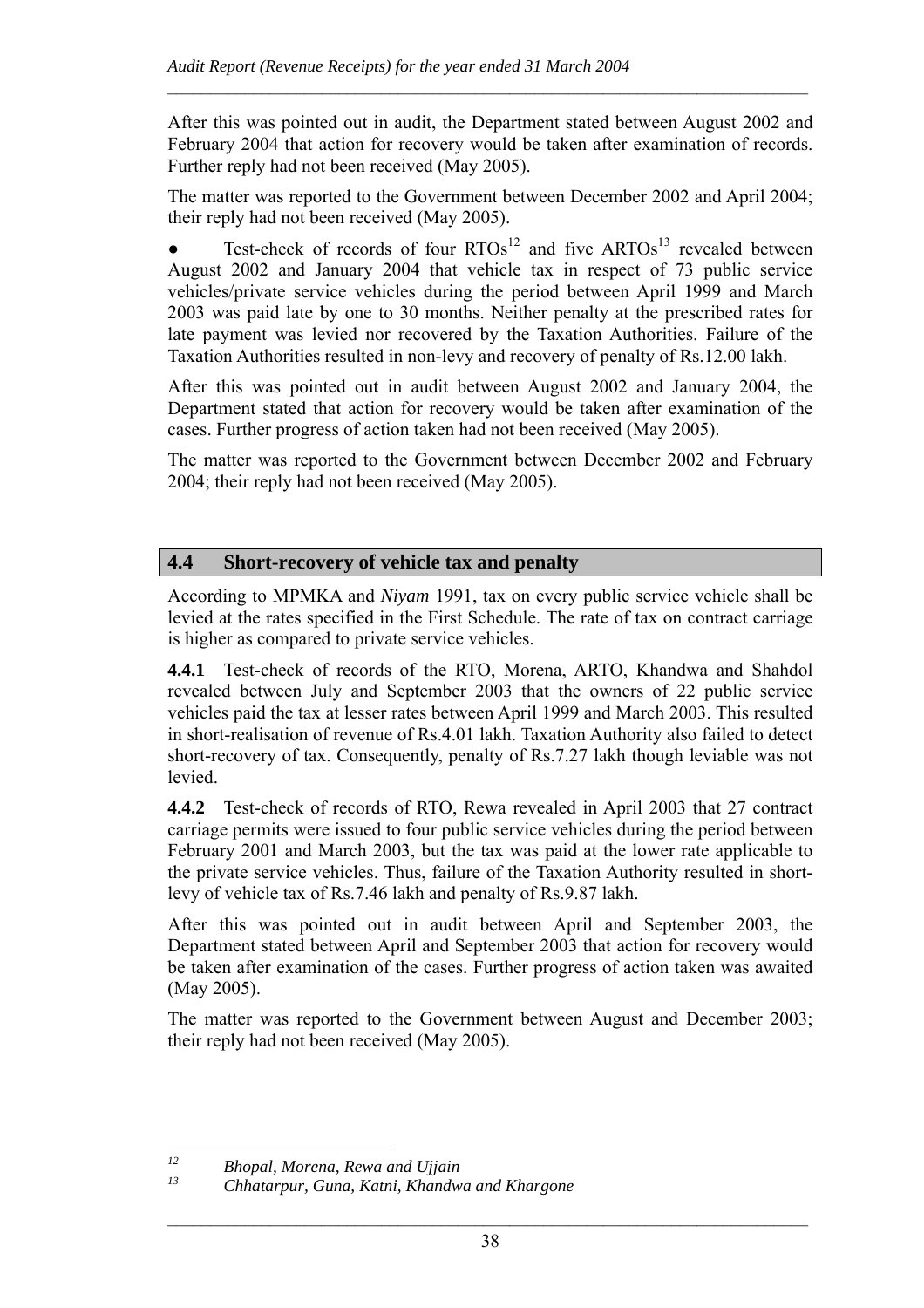## **4.5 Non-recovery of vehicle tax and penalty on goods carriages of other state plying on countersigned permits**

 $\mathcal{L}_\text{max} = \frac{1}{2} \sum_{i=1}^n \mathcal{L}_\text{max} = \frac{1}{2} \sum_{i=1}^n \mathcal{L}_\text{max} = \frac{1}{2} \sum_{i=1}^n \mathcal{L}_\text{max} = \frac{1}{2} \sum_{i=1}^n \mathcal{L}_\text{max} = \frac{1}{2} \sum_{i=1}^n \mathcal{L}_\text{max} = \frac{1}{2} \sum_{i=1}^n \mathcal{L}_\text{max} = \frac{1}{2} \sum_{i=1}^n \mathcal{L}_\text{max} = \frac{1}{2} \sum_{i=$ 

Under the provisions of the MPMKA and *Niyam*, 1991, a tax shall be levied on every goods carriage in respect of other States plying in the State of Madhya Pradesh on countersigned permits at the rate of 85 per cent of the rates specified. If the tax due has not been paid, the owner shall, in addition to tax due be liable to pay a penalty at the prescribed rates.

Test check of records of Transport Commissioner's office, Gwalior revealed in July 2003 that vehicle tax of Rs.5.22 lakh and penalty of Rs.7.78 lakh in respect of 53 goods carriages of Uttar Pradesh plying in Madhya Pradesh on countersigned permits for the period between April 2002 and March 2003 was neither paid by the vehicle owners nor was it levied/recovered by the Taxation Authority.

After this was pointed out in audit in July 2003, the Transport Commissioner stated in July 2003 that action for recovery would be taken after examination of the cases. Further progress of action taken had not been received (May 2005).

The matter was reported to the Government in September 2003 and April 2004; their reply had not been received (May 2005).

## **4.6 Non-recovery of vehicle tax and penalty on public service vehicles of Uttar Pradesh plying on corridor routes**

The MV Act, specified that where both the starting and the terminal point of a route are situated within the same State, but part of such route lies in any other State and the length of such part does not exceed 16 kilometers, the permit shall be valid in the other state in respect of that part of the route which is in that other state notwithstanding that such permit has not been countersigned by the State Transport Authority, or the Regional Transport Authority of the other State. Routes having their starting point and terminal point in Uttar Pradesh but which had to pass through a small portion of the territory of the Madhya Pradesh were notified as corridor routes in the Reciprocal Transport Agreement entered between Uttar Pradesh and Madhya Pradesh. As per instructions issued in May 2002 by the Department, tax was to be levied and recovered on every public service vehicle of Uttar Pradesh plying on corridor routes in Madhya Pradesh at the rate specified in the First Schedule of the MPMKA, failing which the owner shall be liable to pay a penalty at the prescribed rates.

Test check of records of ARTO, Chhatarpur revealed in September 2003 that in respect of nine Public Service Vehicles of Uttar Pradesh plying on three corridor routes during the period between April 2001 and March 2003, neither the tax was paid by the vehicle owners nor was it demanded by the Taxation Authority. This resulted in non-levy/recovery of tax of Rs.3.04 lakh, besides, a penalty of Rs.5.67 lakh was also leviable but not levied.

After this was pointed out in audit, the ARTO stated in September 2003 that audit would be intimated after examination of the cases. Further progress of action taken had not been received (May 2005).